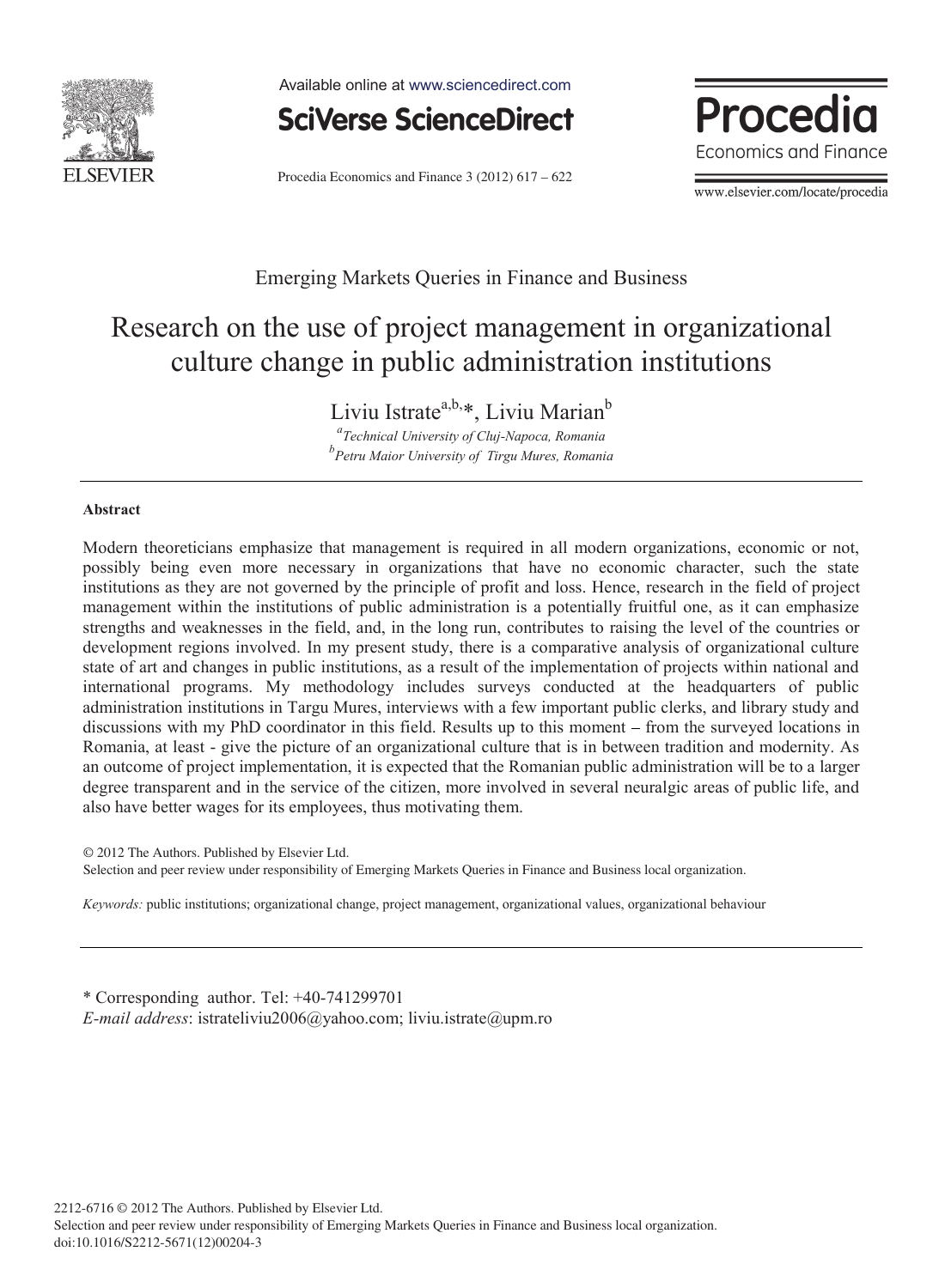#### **1. Introduction**

Peter Drucker highlighted that "...management is required in all modern organizations, regardless of whether or not economic. In fact I realized that it is more necessary in organizations that have no economic character, such as those that do not have a financial profile (the so-called social sector or state institutions). They need management as they are not subject to the discipline imposed by profit and loss" Drucker, 1996.

Project management is much discussed today Lock, 1996, as well as research on organizational culture change in different institutions Preda, 2006 as it can greatly improve the role of human resources by changing the organizational culture of an institution, Androniceanu, 2008. The notion of organizational culture defines a system of values, assumptions, beliefs and norms shared by members of an organization (company, government agency, non-profit organization, museum, etc...) which unite the organization. Peters and Waterman consider organizational culture as "a coherent and overarching system of shared values, transmitted through symbolic means such as stories, myths, legends, slogans, anecdotes, stories" Hofstede, 1991. Most experts acknowledge that the components of organizational culture do not all have the same level of visualization and consistence Wanna, 2007. However, most researchers consider the following components of organizational culture: symbols, values, rules of conduct, and rituals and ceremonies.

The concept of symbol is used to characterize organizational phenomena and their manifestations at different levels. Often symbols are used in dealing with other cultures to express some similarities or differences. A culture can be seen as a system of symbols that are designed to maintain order and make it functional. Another important element is the representation function of symbols, which reveals that they represent something different or something more than the symbol itself, whether it is a material component or not. A third element refers to the assumption that symbols or the symbolic reality have their own logic. This logic can be found in generating certain attitudes and behaviours. Symbols can wear a variety of forms. They can be divided, for example, in: verbal symbols, material symbols, and several others.

Thus:

• stock symbols consist of behaviours, which transmit meanings;

• verbal symbols can be slogans, logos, anecdotes, special expressions etc.

 $\bullet$  material symbols: architecture, office, furniture, clothing, etc, Organizational Culture,

http://iew3.technion.ac.il/Home/Users/anatr/symbol.html.

Values are preferences held by groups, core beliefs and norms that define the forms of action and thinking. More specifically, they form the philosophy of the organization and determine its charter of conduct expressed by internal regulations, job descriptions, as well as systems of rewards and sanctions adopted. Values established prohibitions, taboos, the margins of freedom that should not be violated. Norms of behaviour anticipate the attitudes expected to be adopted by employees within and outside the organization, and rewards or sanctions triggered by compliance or violation of them, respectively,

Les cultures organisationnelles du travail, http://savoir.fr/les-cultures-organisationnelles-du-travail. *Rules of conduct can be:*

• Formal, official regulations established by the company's management;

• Informal, unofficially established by the community members or subgroups within the organization.

A *ritual* is a set of planned actions with emotional content, combining different ways of expression of organizational culture. They often have both a practical purpose as well as a symbolic one. Examples of rituals within an organization include hiring a new person, exclusion, that is dismissal of an employee working in a group, retirement ceremonies, and integration rituals in achieving goals and providing significant symbols (medals, certificates, badges and so on). The *ceremony* is a collective event, in a formal and solemn manner, which often expresses an awareness of tradition and history of the company. The ceremonies are celebrations of cultural values and basic assumptions of the organization, and are events that reflect and honour the organizational culture, and people remember them over time. One of the important functions of organizational culture is to maintain a certain social order within the organization by providing a collective mental model that makes each employee aware of the given roles and positions. One can appreciate that this